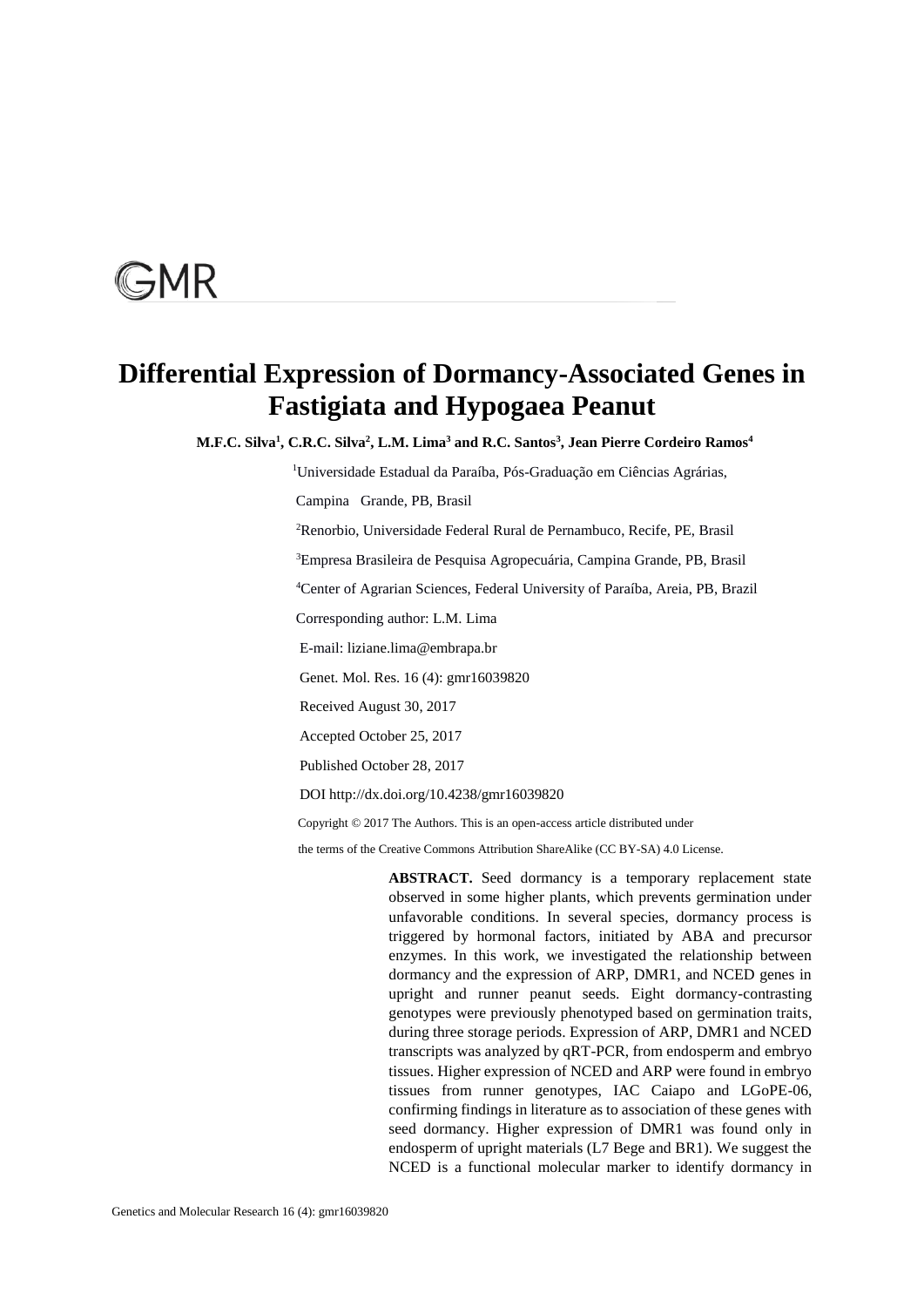seeds, contributing to selection procedures of runner genotypes in peanut breeding.

 **KEY WORDS**: Arachis Hypogaea L, Embryo,

Endosperm, ARP, DMR1 And NCED Genes.

### **INTRODUCTION**

In agricultural crops, seed dormancy is generally an undesirable characteristic, where rapid germination and growth are required. The level of dormancy in many crops directly affects the quality of yield. Short and shallow dormancy may result in the harmful phenomenon- of pre-harvest sprouting, in which the seeds gain the ability to germinate while they are still on the mother plant (Kermode, 2004). The process triggers in the final stage of maturation of the seed, at the end of the cell cycle and is controlled by several genes and environmental factors, with broad hormonal influence (Hu et al., 2010; Footitt et al., 2014).

Genetic studies have demonstrated that alterations in the ABA biosynthesis can influence seed dormancy and germination. The loss of function of some genes that participate of ABA biosynthetic pathway results in reduced dormancy, whereas higher expression enhances dormancy (Frey et al., 2004; Cadman et al., 2006). Analysis of the expression of genes potentially encoding regulatory enzymes involved in ABA metabolism have been conducted with several crops (Chono et al., 2006; Hwang et al., 2010). Findings reported in literature have demonstrated that *NCED* (*9-cis-epoxycarotenoid dioxygenases*), *ARP* (*Auxin Repressor Protein*) and *DMR1* (*Dormancy-associated gene 1*) are associated with ABA mechanisms, in routes responsible for control of dormancy processes (Footitt et al., 2014). *NCED* expression in response to environmental stresses is so rapid that NCED activity is considered the rate-limiting step in ABA biosynthesis. Hwang et al. (2010), found higher expression of *NCED3* in *Arabidopsis*, resulting in increased accumulation of ABA and a delay in germination of transgenic seeds compared to wild-type seeds.

*ARP* and *DRM1* belong to family members that have been involved in response to a number of hormonal and environmental treatments in several plant species. The involvement of *DRM1/ARP* in seed dormancy maintenance has been reported. In *Arabidopsis*, Schmid et al. (2005) found that high levels of *DRM1* transcript were reduced with seed imbibition, while transgenic lines higher expressing *DRM1* or *ARP1* exhibited delayed germination. In a transcriptome study carried out with *Brassica oleracea* using osmoprimed seeds and water germinated seeds, Soeda et al. (2005) found that *DRM1/ARP* was expressed only in seeds germinated on water, suggesting that the expression levels of *DRM1/ARP*s throughout germination are not integral to the process but might be indirectly linked. According to these authors, the profile in *B. oleracea* was shared with several stress-associated genes, including *cyclophilin*, *superoxide dismutase*, *GRP2*, and *glutathione-transferase*, providing evidence that *DRM1/ARP* may play a more general role in stress response in the seed.

Peanut (*Arachis hypogaea* L.) is a valuable oilseed crop and known for the differentiated levels of seed dormancy in some genotypes, especially in subspecies hypogaea (Virginia and Runner types) (Faye et al., 2009). In the subspecies fastigiata, represented by upright accesses (Valencia and Spanish types), genotypes are early maturating but generally without fresh seed dormancy. Breeding for fresh seed dormancy in peanut is an important strategy in environments where rains may occur after pod maturity

In several region at worldwide, peanut crop is often carried out in the rainy season, with frequent short summers during the cycle. Environmental changes often interfere with germination and quality of the seeds. The grains contain 45-50% of oil, which contains 30-35% polyunsaturated fatty acids and 17-18% of saturated fatty acids (Santos et al., 2012a; Gunasekaran and Pavadai, 2015). This amount makes peanuts susceptible to oxidative rancidity during processing and storage that is the most common cause of quality loss. Polyunsaturated fatty acids have a high potential of developing off-flavors due to oxidation, which leads to the formation of hydroperoxides. The decomposition of hydroperoxides results in a wide variety of compounds, such as aldehydes and ketones, which interfere on seed germination (Vokou et al., 2003). High linoleic seeds are more resistant to oxidation and are found in Spanish and Valencia genotypes. Although no correlation has been found between fatty acids and germination, it is suggested that rancidity may be involved in the dormancy of hypogaea genotypes, since they have high concentration of oleic acid (Santos et al., 2012a; Gunasekaran and Pavadai, 2015).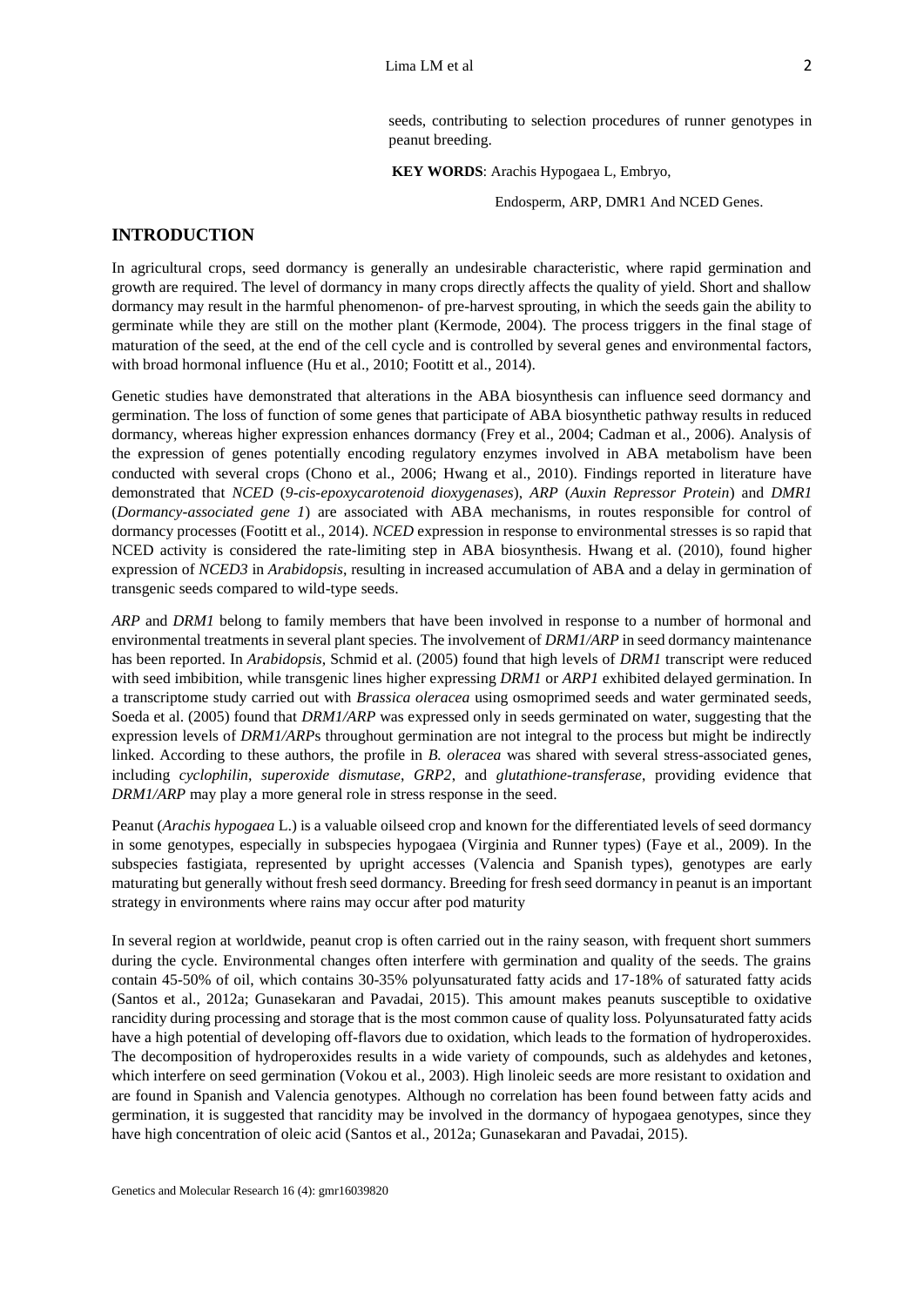The objective of this work was to investigate the relationship between dormancy and expression of *NCED*, *ARP*, and *DMR1* in seeds of peanut genotypes previously phenotyped, in order to identify markers that could be previously adapted in selection procedures for environments with water restriction.

#### **MATERIAL AND METHODS**

#### **Phenotyping of peanut genotypes**

Eight dormancy-contrasting peanut genotypes were chosen for the trials (Table 1). Five hundred full mature pods were collected from each genotype grown in a field, at Barbalha, CE, Brazil (07°18'40"S; 39°18'15"W, 414 m) and further stored at room temperature (RT: 23-25 ºC, 56-66% relative humidity of air) for a period of up to eight months (240 days). The humidity of the seed at the beginning of storage was between 8-10%. Phenotyping was based on these traits: day to germination, germination rate and seedling height, estimated from seeds of each genotype in three storage periods, at 30 (T0), 150 (T1) and 240 (T2) days. Additionally, the oil content was also evaluated. Seeds were previously treated with Vitavax-Thiram 200SC (5,6-dihydro-2-methyl-1,4-oxathi-ine-3 carboxanilide), following manufacturing's recommendation.

|                   |        |    |    | Table 1. Botanical traits of hypogaea and fastigiata peanut genotypes. |    |     |       |             |
|-------------------|--------|----|----|------------------------------------------------------------------------|----|-----|-------|-------------|
| Genotype          | Subsp. | BT | GH | Genealogy/Origin                                                       | SS | DS  | Cvcle | <b>100S</b> |
| BR 1              |        |    |    | Cv. (V)/PB, BR                                                         | М  | No  | 89    | 45          |
| <b>BRS</b> Havana |        |    | U  | Cv. (V)/PB, BR                                                         | M  | No  | 90    | 46          |
| L7 bege           |        |    | U  | Top line (V X S)/PB, BR                                                | L  | No  | -90   | 49          |
| <b>IAC Caiapo</b> |        | Vi | R  | $Cv.$ (Vi X S)/SP, BR                                                  |    | Yes | 135   | 52          |
| Cavalo            |        | Vi | D  | Land race/RO. BR                                                       | EL | Yes | 145   | 68          |
| LViPE-07          |        | Vi | R  | Land race/PE, BR                                                       | EL | Yes | 152   | 72          |
| $LGoPE-06$        | н      | Vi | R  | Land race/PE, BR                                                       | EL | Yes | 153   | 70          |
| <b>Florunner</b>  |        | Vi | R  | Cv. (Vi)/USA                                                           |    | Yes | 138   | 51          |

Subsp. F- fastigiata, H- hypogaea; BT- botanic type, V- Valencia, Vi- Virginia; GH- growth habit, U- upright, R- runner; Cv. commercial cultivar; SS- seed size, M- mid, L- large, EG- extra-large; DS- dormancy in seed; 100S- 100 seed weight (g).

The germination analysis was carried out in BOD (Biochemical Oxygen Demand- growth chamber) chamber, using paper towel method (Abdul Baki and Anderson, 1973). Seeds were sown in rolled paper towels (Germitest) moistened with 10 mL of distilled water, and incubates at 25ºC. After seven days of incubated, the number of seeds that had germinated was counted and measured the length of seedlings. The experiment was repeated three times with two replicates of fifty seeds each. The rate of germination was estimated by:  $%G = NSG/NST \times 100$ (% G = Total Germination; NSG = N of germinated seeds; NST = N of tested seeds).

The oil content was estimated by Nuclear Magnetic Resonance spectrometer (H1 OXFORD MQA 7005), following recommendation described in AOCS (2004). The test was repeated three times with two replicates of twenty seeds each. Samples were collected by chance to each repetition.

Data were subjected to analysis of variance (ANOVA), using GENES software (Cruz, 2013). Significant effects of treatments were determined by F test ( $p \le 0.05$ ). Means were separated using Tukey's test ( $p \le 0.05$ ).

#### **Expression analysis via RT-qPCR**

Embryo and endosperm tissues were used for extraction of total RNA (Invisorb Spin Plant Mini Kit, Invitek, Germany) and further synthesis of cDNA (ImProm-IITM Reverse Transcription System kit, Promega), following manufacturer's recommendations. The reverse transcription was performed in 44 µL, using 11 µL of cDNA sample (1 µg total RNA), 0.5 µg Oligo dT<sub>15</sub> (10 mM), 1X ImProm-II Reaction Buffer, 6 µL MgCl<sub>2</sub> (25 mM), 0.5 µL dNTP set (10 mM), 1 U/µL Recombinant RNase Ribonuclease Inhibitor; 1.25 U/µL ImProm-II<sup>™</sup>RT. Samples were incubated in a thermal cycler, first at  $25^{\circ}C/5$  min, then at  $42^{\circ}C/1$  h and  $70^{\circ}C/15$  min.

The relative expression of *NCED*, *ARP* and *DMR1* transcripts was estimated by qRT-PCR (Eco Real-Time PCR System – Illumina, SD, USA) using Evagreen kit (Biotium Inc., Hayward, CA, USA), according to manufacturer's instructions. The primers used in this study were previously designed from conserved regions of *NCED* (gi 340764664, *Glycine max*, gi 6715256, *Phaseolus vulgaris*, gi 22335698, *Pisum sativum*, gi 4276042, *Arachis hypogaea*, *ARP* (gi71040686, *A. thaliana*, gi 357446688, *Medicago truncatula*) and *DMR1* (gi 2995989, *A. thaliana*, gi 2605886, *Pisum sativum*, gi 229893931, *Brassica rapa*) from several accessions available in NCBI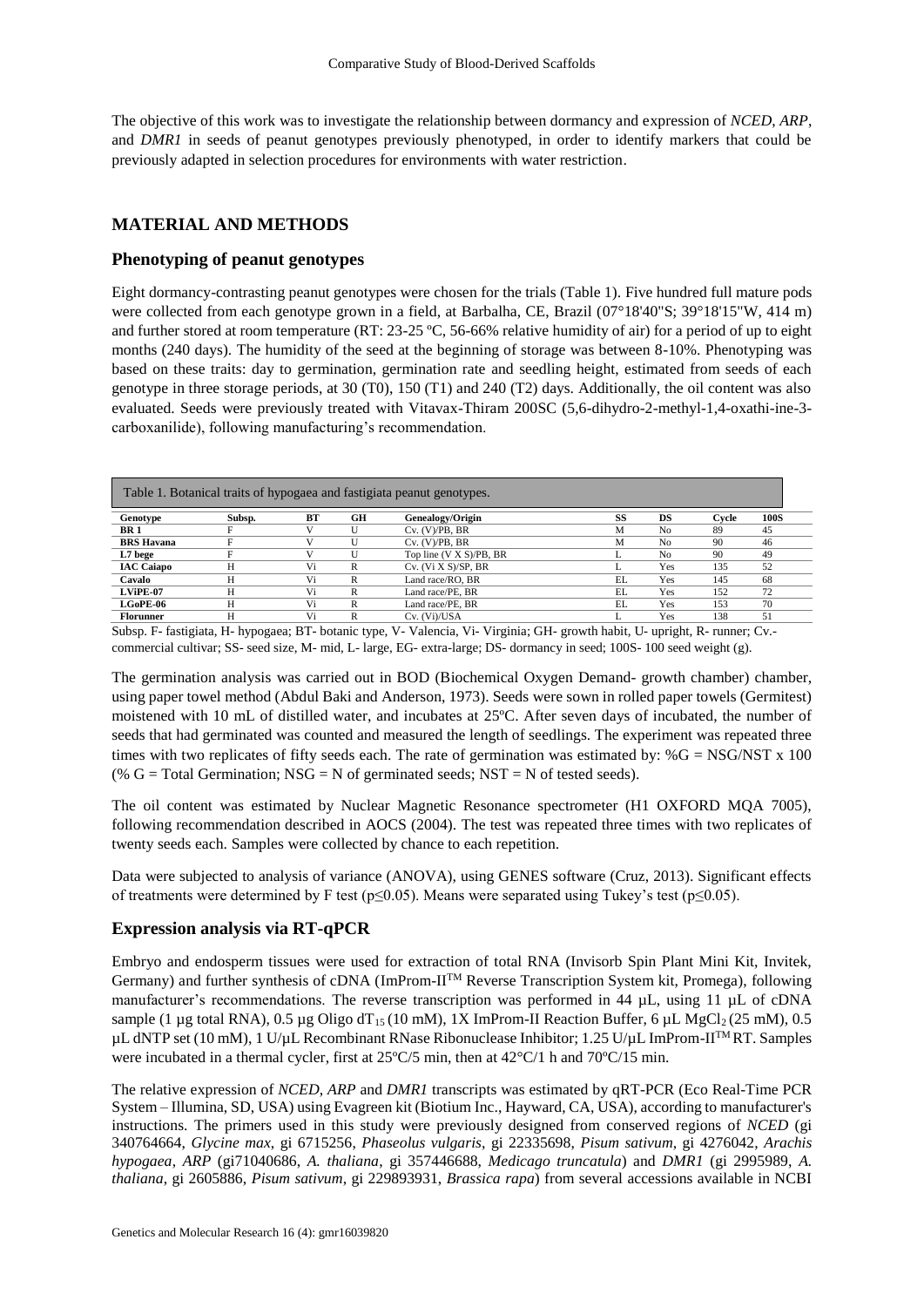gene bank. The ClustalW2 program (www.ebi.ac.uk) was used to alignment of sequences. The set of primers used in assays are displayed in Table 2.

|                 | Table 2. Sequence of specific and constitutive primers used in assays. |
|-----------------|------------------------------------------------------------------------|
|                 |                                                                        |
| Gene            | Primers (Forward/Reverse, $5' \rightarrow 3'$ )                        |
| <b>NCED</b>     | GAAGGAAGACACAGTTCGCA/                                                  |
|                 | AGGAAGAAACATCGGCTCAC                                                   |
| $\bf{ARP}$      | GGTTCTGTTAGAGAAGCTG/                                                   |
|                 | GCGGTGCTTGCTCCTTGTC                                                    |
| <b>DMR1</b>     | GGATGATATTGTTGCTGGCCC/                                                 |
|                 | <b>CGCAATCGACGTGCTTCTCA</b>                                            |
| $\beta$ -atina* | GATCTGGCATCACACCTTC/                                                   |
|                 | AGGAAGCTCGTAGCAGCTCTT                                                  |
| $PP2A**$        | GTCATCCTTTCAGGTACAAGCA/                                                |
|                 | CGTTACAAACAACAGCTCCTTC                                                 |

\*Batista et al. (2015); \*\*Ártico et al. (2014); *PP2A- Protein phosphatase 2A.*

Primers were used at 10 mM and designed to amplify at 60ºC. All reactions were carried out with experimental triplicate and biological duplicate. The threshold cycle (Ct) and PCR efficiency was estimated by Real-time PCR Miner program (Zhao and Fernald, 2005). The analyses of gene expression were performed using the qBASEPlus program (Hellemans et al., 2007). The graphics, Cqs and Melt curves were automatically generated based on the normalization method with a reference gene, ΔΔCq (Livak et al., 2001). Relative quantification estimated the expression pattern.

# **RESULTS AND DISCUSSION**

#### **Phenotyping of fastigiata and hypogaea genotypes**

The traits used to phenotyping fastigiata (upright) and hypogaea (runner) genotypes were adequate to identify contrasting materials to seed dormancy. No evidence of dormancy was found in upright genotypes, based on data provided in Figure 1. The profile of BR 1 and BRS Havana was quite similar (Figure 1).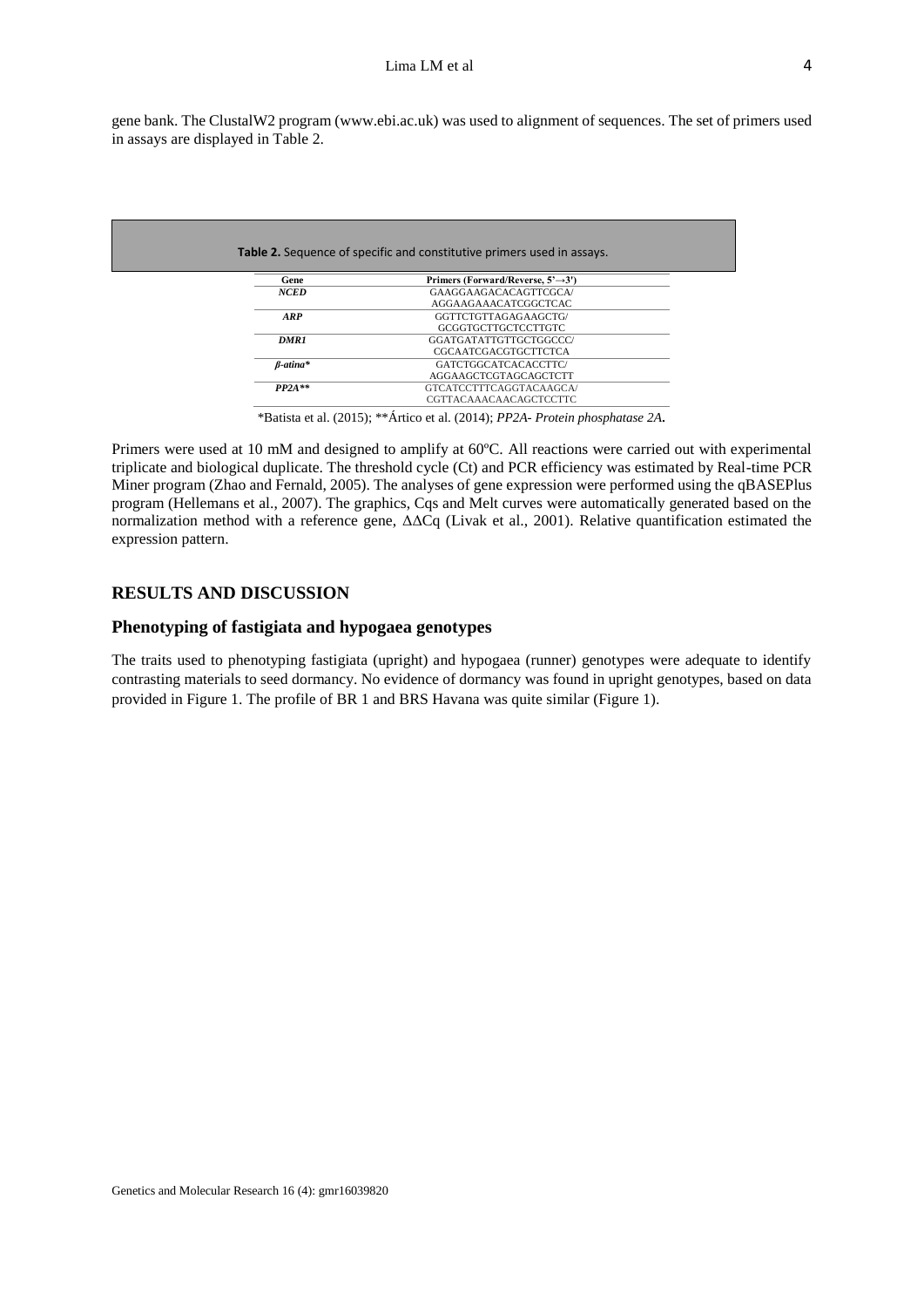

**Figure 1.** Days to germination, germination rate, seedling height and oil content from seeds of upright and runner genotypes of peanut. T0, T1 and T2 mean the periods that seeds were collected to assays, at 30, 150 and 240 days after the beginning of pod storage at RT.

No expressive lapse was found to germination of both cultivars. The rate of germination was 96% during the assay. The height of seedling, however, decreased in 14% at 240 days of pod storage. In L7 bege, a slight delay on germination was found at final of assay (T2). The rate of germination decreased in 7%, nevertheless, no statistical difference was seen in height of seedlings during storage period. These slight oscillations are often expected in oil seeds, stored at room temperature (Almeida et al., 2010).

In runner genotypes, the process of germination started at 8 to 12 days in T0 treatment, reaching 17 days in the more dormant genotypes (IAC Caipo and Cavalo), at the end of assays. The rate of germination was maintained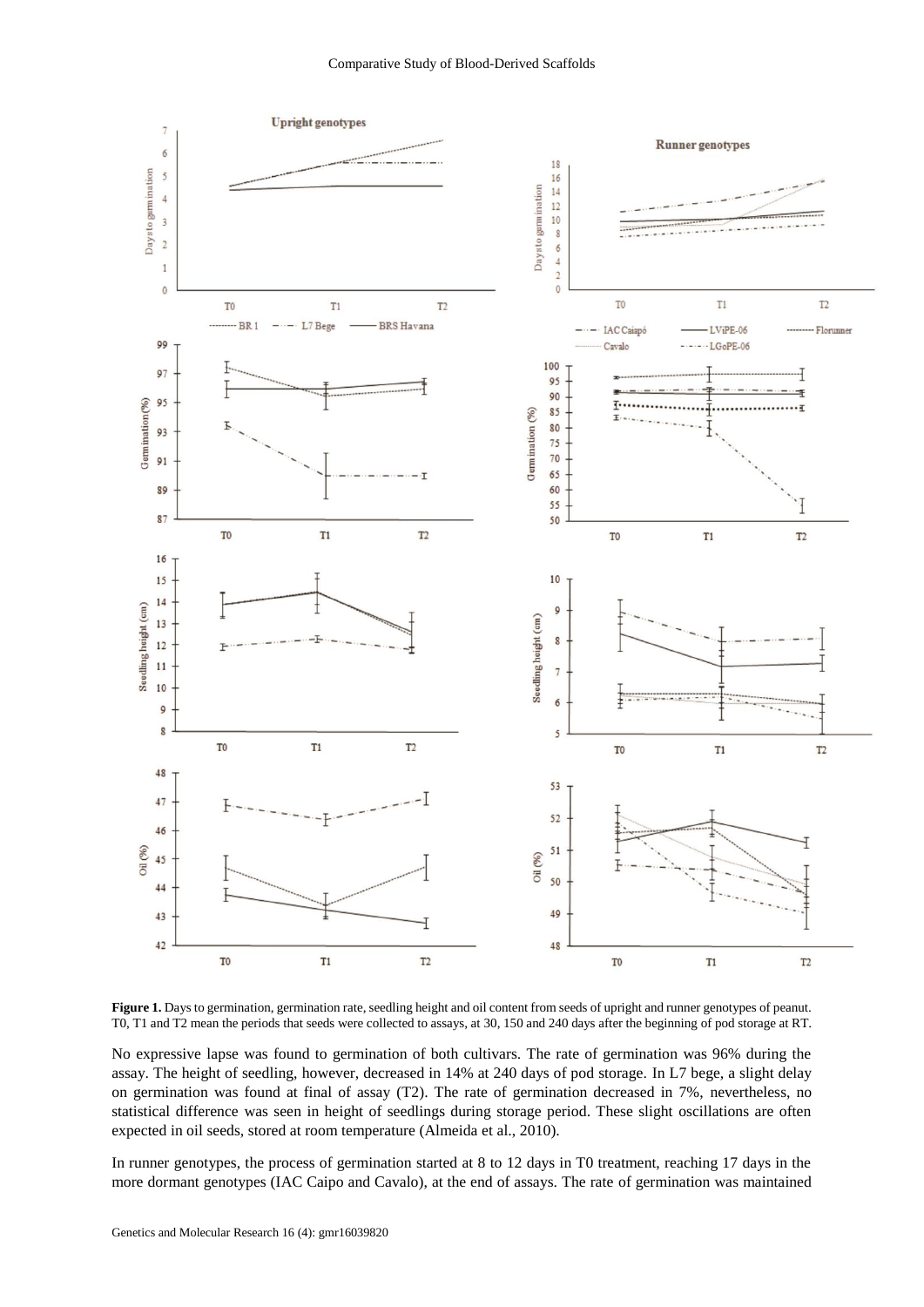almost uniform to all materials, between 87% to 98%, excepting to Cavalo that started at 85% (T0) and reached 55%, at 210 days of pod storage (T2). No statistical difference was found to Florunner, LViPE-06 and Cavalo to seedling height in all treatments, while in IAC Caiapo and LGoPE-06, the height was reduced to 11% and 12%, respectively, from 150 days (T1) of pod storage at RT.

The variation of oil content was not expressive in both set of genotypes. No statistical differences were found to upright genotypes, but in runner types, reductions were situated among 4% (LViPE-06 and Florunner) and 6% (Cavalo). IAC Caiapó and LGoPE-06 did not show statistical differences during the periods of storage evaluated.

Literature displays several reports involving germination of oleaginous seeds under large storage period (Neergaard, 1977; Bhattacharya and Raha, 2002; Balešević-Tubić et al., 2010). According to Neergaard (1977) seeds with high oil content possess lower moisture than those with high protein or starch. In peanut, no evident correlation has been found in dormancy and storage, but rancidity is involved with oleic/linoleic ratio, which is higher in runner genotypes (Bhattacharya and Raha, 2002; Balešević-Tubić et al., 2010; Santos et al., 2012a). High rancidity interferes on seed germination of peanut seeds (Santos et al., 2012a; Gunasekaran and Pavadai, 2015). Some peanut researchers have used intersubpecies crosses in order to minimize the effect of rancidity and maintain the dormancy of the seeds (Wadia et al., 1987; Faye et al., 2009; Santos et al., 2012a). According to Wadia et al. (1987), Virginia x Spanish crosses may lead to lines with fresh seed dormancy but matures up to 10 days latter than the Spanish parent. Faye et al. (2009) report the existence of dormancy in the fastigiata types, although to a lesser extent. In an evaluation of dormancy on lines derived from crosses between Spanish genotypes, authors found intensity of dormancy ranging from 12% to 100%, with duration varying from 15 to 35 days.

Based on these information, we choose LGoPE-06, and IAC Caiapo representing moderate and deep dormant treatments, respectively, for further molecular assays. LGoPE-06 is a decumbent runner used in Brazilian peanut breeding coordinated by Embrapa (Brazilian Agricultural Research Corporation) due its high pod yield and extralarge seed (Santos et al., 2012a). IAC Caiapo is a cultivar generated by Spanish x Virginia cross and widely cropped by peanut farmers situated at Brazilian southeast. The upright genotypes BR 1 and L7 bege, were chosen to represent no-dormant treatment.

# **Relative expression of** *NCED***,** *ARP***, and** *DMR*

ABA represses germination and is presumed to function to stabilize the dormant state in seeds (Kermode, 2005; Finkelstein et al., 2008). ABA deficiencies during seed development are associated with the absence of primary dormancy of mature seed, whereas higher expression of ABA synthesis genes increases the ABA content and seed dormancy or delay germination (Qin and Zeevaart, 2002; Finkelstein et al., 2008). Several genes are associated with ABA regulation, including *NCED*, whose role in seed dormancy is widely described in the literature. According to Kermode (2005), the expression of the *NCED* is upregulated in embryos during imbibition of both dormant and non-dormant seeds; however, it is induced to a greater extent in embryos of dormant imbibed grains. In seeds of *Arabidopsis*, tomato and tobacco, the whereas higher expression of ABA synthesis genes increases the ABA content of *NCED* leads to higher ABA level, increasing seed dormancy (Luchi et al., 2001; Qin and Zeevaart, 2002).

Here, we also found higher expression of *NCED* in dormant seeds of peanut genotypes. As show in figure 2A, transcripts were basically found in embryo tissues of runner genotypes, with higher expression in deep-dormant IAC Caiapo (50x). These results attest that *NCED* can be adopted as a marker of dormancy in embryos of peanut seeds, confirming results found in the literature.

The biosynthetic network of genes involved in dormancy process is large and complex. *NCEDs* and *CYP707As* (ABA 8'-hydroxylases) are the major key regulatory enzymes for ABA biosynthesis and degradation, respectively. Both are encoded by multigene families, and their tissue- and environment-specific regulation determines the ABA contents (Qin and Zeevaart, 2002; Ali-Rachedi et al., 2004; Finkelstein et al., 2008). In works carried out with deep dormant seeds of *Arabidopsis*, Ali-Rachedi et al. (2004) have demonstrated that dormancy may depend on an intrinsic balance of GA (Gibberellic acid) and ABA biosynthesis and catabolism, which will determine the dominance of either of the hormones. According to the authors, GA treatment of dormant seeds caused a transient increase in ABA concentration, suggesting that in dormant seeds a feedback mechanism exists that maintains a high ABA:GA ratio.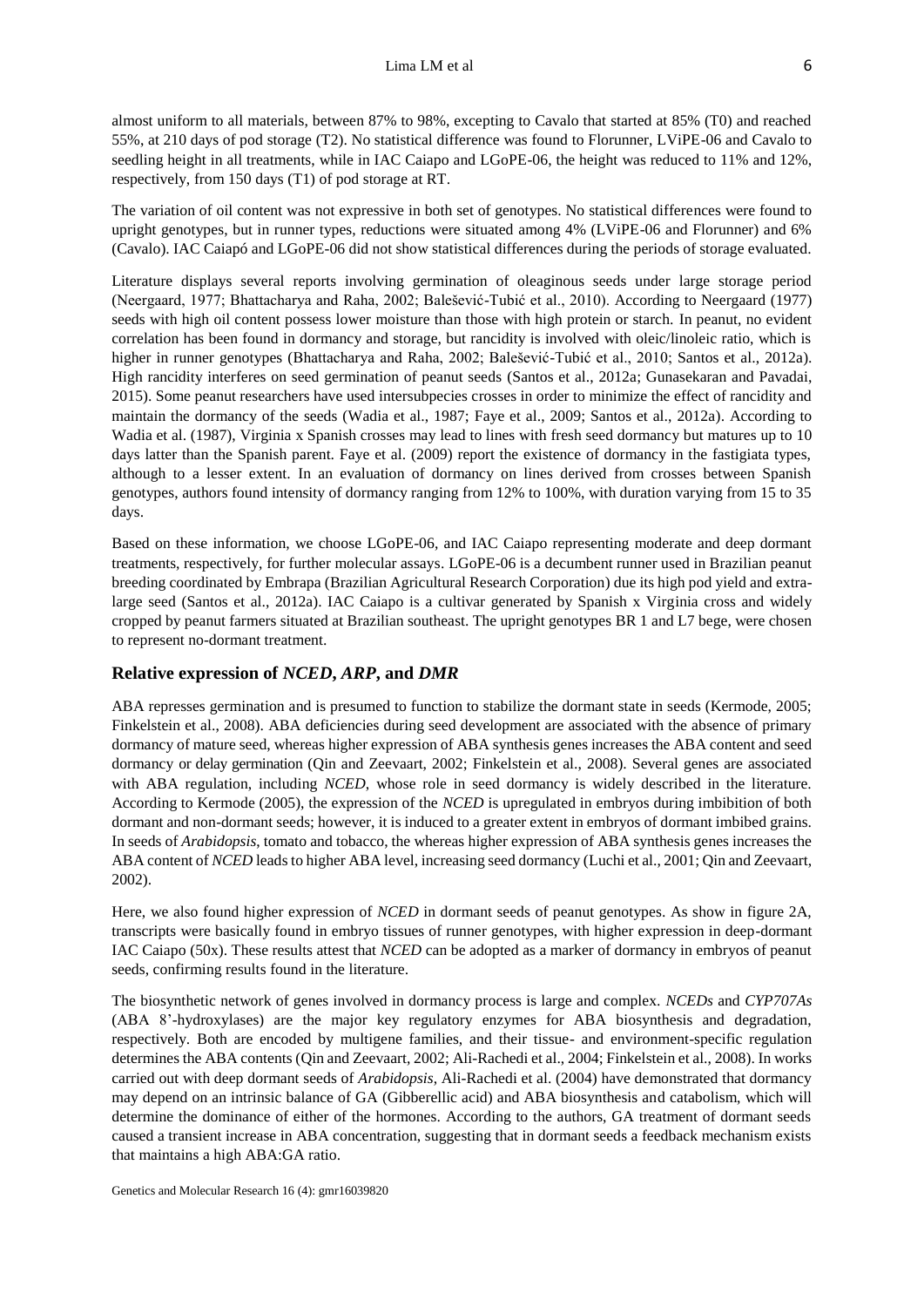It is believed that in many cases the interactions between ABA and other hormones result in a process in which dormancy and gem growth are regulated by the balance between gem growth inhibitors such as ABA and promoter substances such as cytokinins, gibberellins, and auxins. Although ABA and gibberellins are known to be the primary phytohormones that antagonistically regulate seed dormancy, recent findings demonstrate that another phytohormone, auxin, is also critical for inducing and maintaining seed dormancy, and therefore might act as a key protector of seed dormancy (Shu et al., 2015).



**Figure 2.** Relative expression of *NCED, ARP* and *DMR1* genes in embryo (E) and endosperm (End) tissues of runner and upright peanut genotypes. The error bars indicate standard deviation of mean.

Auxin, a common growth-stimulating phytohormone, regulates a variety of growth and developmental processes in plants, leading to changes in the expression of many auxin-activated and auxin-repressed genes. *ARP* and *DRM* genes are closely related and isolated from dicots and monocots. Both form the *ARP/DRM* gene family and are often used as a genetic marker for dormant meristematic and seed tissues (Lee et al., 2013; Rae et al., 2013). In a study of molecular characterization of the *Brassica rapa* auxin-repressed superfamily genes, Lee et al. (2013) found that increases in both BrARP1 and BrDRM1 levels in *Arabidopsis* plants caused delayed germination; reduction in root, hypocotyl, and leaf growth; and reduction in final plant size and seed production.

Here, the expression of *ARP* in peanut genotypes is shown in figure 2B. Transcription was found only in runner genotypes, higher expression in endosperm (8x) and embryo of LGoPE-06 (up to 30x). Seeds of LGoPE-06 are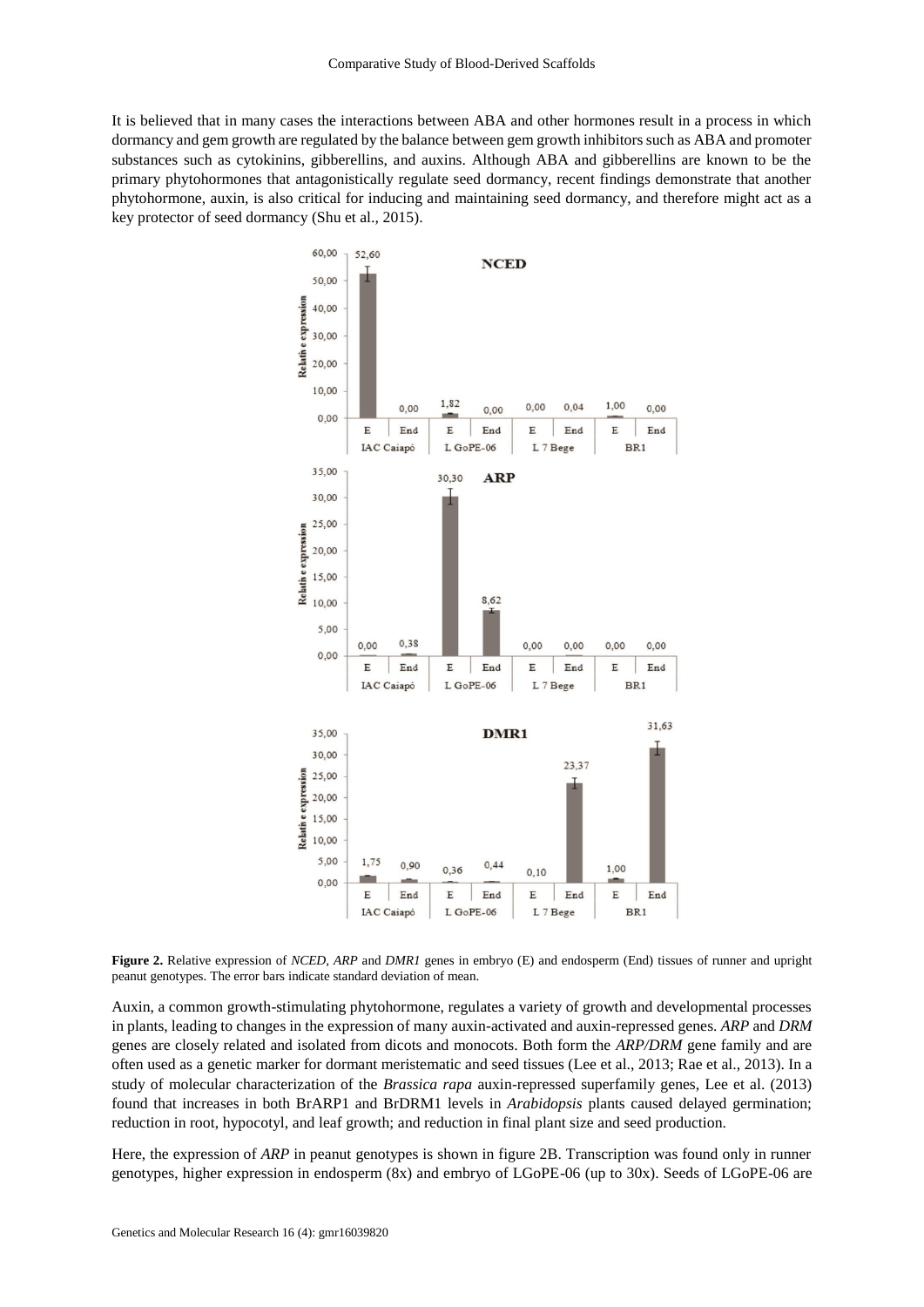extra-large, rich in fatty acids and more tolerant to drought than IAC Caiapo (Santos et al., 2012a and b). Findings in the literature report transcriptional upregulation of *DRM1/ARP* family members in response to abiotic factors, such as drought and salt, in several species including *A. hypogaea* (Shimizu et al., 2006; Govind et al., 2009). Considering that both runner genotypes have expressive seed dormancy, it is possible that higher expression found in LGoPE-06 could be associated with expression of other traits, such as environmental adaptation. While IAC Caiapo was developed to environments with regular rainfall, LGoPE-06 is a top line improved to the semiarid region of Brazilian Northeast (Santos et al., 2012b).

As to *DMR1* transcripts shown in Figure 2C, the pattern of expression obtained to IAC Caiapo was similar to that seen for *ARP* (Figure 2B), in both tissues. Low expression was found in other genotypes, except for a higher expression in the endosperm of upright materials. As most of the results found in the literature with *NCED*, *ARP*, and *DMR1* have been reported in dormant seeds, we have done a vast search in order to explain the expression profile seen in upright genotypes. According to Rae et al. (2013), besides the processes of dormancy, regulation of *DRM1/ARP* has been assessed in response to a number of treatments: hormonal, sugars, and abiotic and biotic across a number of plant species. In peanut, Govind et al. (2009) reported *DRM1/ARP* transcript expression in response to gradual water stress. As BR 1 and L7 bege are earliness and widely tolerant to drought (Duarte et al., 2013), we suggest that higher expression found in endosperm of these materials could be benefited by effect of this trait.

In this work, we estimated the expression of *NCED*, *ARP* and *DMR1* in previously phenotyped dormant-seed peanut germplasm. Although the results obtained here have been quite interesting in the aspect of expression in the different tissues, we suggest that *NCED* is more suitable for further use in selection procedures, in breeding works for runner peanut improvement.

#### **CONFLICT OF INTERESTS**

The authors declare no conflict of interest in the conduction of this study.

#### **ACKNOWLEDGMENTS**

The authors thank Embrapa and CAPES for financial support and scholarship, respectively.

#### **REFERENCES**

Artico S, Lambret-Frotté J, Nardeli SM, Oliveira-Neto OB, et al. (2014). Isolation and characterization of three new promoters from *Gossypium hirsutum* that show high activity in reproductive tissues. *Plant Mol. Biol. Rep.* 32: 630-643[. https://doi.org/10.1007/s11105-013-](https://doi.org/10.1007/s11105-013-0674-0) [0674-0](https://doi.org/10.1007/s11105-013-0674-0)

Abdul Baki AA, Anderson JD (1973). Vigor determination in soybean seed by multiple criteria. *Crop Sci.* 13: 630-633.

<https://doi.org/10.2135/cropsci1973.0011183x001300060013x>

Ali-Rachedi S, Bouinot D, Wagner MH, Bonnet M, et al. (2004). Changes in endogenous abscisic acid levels during dormancy release and maintenance of mature seeds: studies with the Cape Verde Islands ecotype, the dormant model of *Arabidopsis thaliana*. *Planta.* 219: 479-488. <https://doi.org/10.1007/s00425-004-1251-4>

Almeida FAC, Jerônimo ES, Alves NMC, Gomes JP, et al. (2010). Estudo de técnicas para o armazenamento de cinco oleaginosas em condições ambientais e criogênicas. *Rev. Bras. Prod. Agro.* 12: 189-202. <https://doi.org/10.15871/1517-8595/rbpa.v12n2p189-202>

AOCS (2004). American Oil Chemists Society. Official Methods and recommended practices of the aoac, sampling and analysis of vegetable oil source materials, Section A. AOCS recommended practice Ak 5-01 approved 2001. Simultaneous determination of oil and moisture contents of oilseed residues using pulsed nuclear magnetic resonance spectrometry. In: American Oil Chemists Society. Official methods and recommended practices of the AOCS. 5 ed., AOCS, Champaign, Ill. 4.

Batista VGL, Pinheiro MPN, Melo Filho PA, Santos RC, et al. (2015). Temporal and tissue expression of genes involved in buds of earliness cotton cultivar. *Gen. Mol. Res.* 3: 7386-7394. <https://doi.org/10.4238/2015.july.3.14>

Balešević-Tubić S, Tatić M, Ðorđević V, Nikolić Z, et al. (2010). Seed viability of oil crops depending on storage conditions. *Helia.* 52: 153- 160. <https://doi.org/10.2298/hel1052153b>

Bhattacharya K, Raha S (2002). Deteriorative changes of maize, groundnut, and soybean seeds by fungi in storage. *Mycopathologia.* 155: 135-141.

Cadman CSC, Toorop PE, Hilhorst HWM, Finch-Savage WE (2006). Gene expression profiles of *Arabidopsis* Cvi seeds during dormancy cycling indicate a common underlying dormancy control mechanism. *Plant J.* 46: 805-822[.https://doi.org/10.1111/j.1365-313x.2006.02738.x](https://doi.org/10.1111/j.1365-313x.2006.02738.x)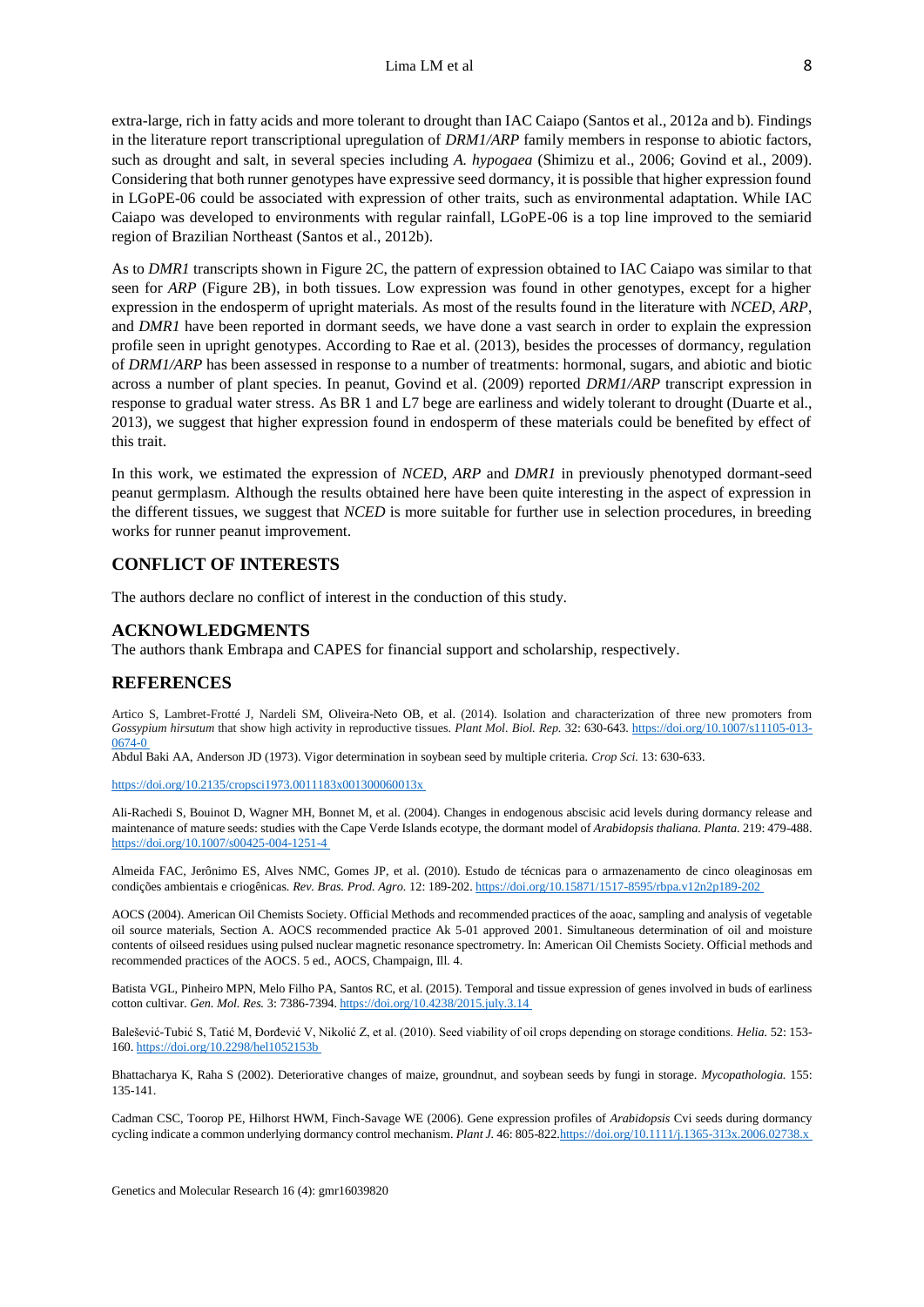Chono M, Honda I, Shinoda S, Kushiro T, et al. (2006). Field studies on the regulation of abscisic acid content and germinability during grain development of barley: molecular and chemical analysis of pre-harvest sprouting. *J. Exp. Bot.* 57: 2421-2434. <https://doi.org/10.1093/jxb/erj215>

Cruz CD (2013). GENES - a software package for analysis in experimental statistics and quantitative genetics. *Acta Sci. Agron.* 35: 271-276. <https://doi.org/10.4025/actasciagron.v35i3.21251>

Duarte EAA, Melo Filho PA and Santos RC (2013). Características agronômicas e índice de colheita de diferentes genótipos de amendoim submetidos a estresse hídrico. *Rev. Bras. Eng. Agríc. Ambient.* 17: 843-847[. https://doi.org/10.1590/s1415-43662013000800007](https://doi.org/10.1590/s1415-43662013000800007)

Faye I, Ndoye O, Diop TA (2009). Evaluation of fresh seed dormancy on seven peanut (*Arachis hypogeae* L.) lines derived from cross between Spanish varieties: Variability on intensity and duration. *J. Appl. Sci. Res.* 5: 853-857.

Finkelstein RR, Reevers W, Ariizumi T, Steber C (2008). Molecular aspects of seed dormancy. *Ann. Rev. Plant Biol*. 59: 387-415.

Footitt S, Clay HA, Dent K, Finch-Savage WE (2014). Environment sensing in spring-dispersed seeds of a winter anual *Arabidopsis* influences the regulation of dormancy to align germination potential with seasonal changes. *New Phytol.* 202: 929-939*.* <https://doi.org/10.1111/nph.12694>

Frey A, Godin B, Bonnet M, Sotta B, et al. (2004). Maternal synthesis of abscisic acid controls seeds development and yield in *Nicotiana plumbaginifolia. Planta* 218: 958-964. <https://doi.org/10.1007/s00425-003-1180-7>

Govind G, Harshavardhan VT, Patricia JK, Dhanalakshmi R, et al. (2009). Identification and functional validation of a unique set of droughts induced genes preferentially expressed in response to gradual water stress in peanut. *Mol. Genet. Genomics.* 281: 591-605. <https://doi.org/10.1007/s00438-009-0441-y>

Gunasekaran A, Pavadai P (2015). Studies on induced physical and chemical mutagenesis in groundnut (*Arachis hypogaea*). *Int. Lett. Nat. Sci.* 8: 25-3[5.https://doi.org/10.18052/www.scipress.com/ilns.35.25](https://doi.org/10.18052/www.scipress.com/ilns.35.25)

Hellemans J, Mortier G, De Paepe A, Speleman F, et al. (2007). qBase relative quantification framework and software for management and automated analysis of real-time quantitative PCR data. *Genome Biol*. 8: R19.

Hu B, Wan X, Liu X, Guo D, et al. (2010) Abscisic acid (ABA)-mediated inhibition of seed germination involves a positive feedback regulation of ABA biosynthesis in *Arachis hypogaea* L. *Afr. J. Biotechnol*. 9: 1578-1586. <https://doi.org/10.5897/ajb10.1819>

Hwang SG, Chen HC, Huang WY, Chu YC, et al. (2010) Ectopic expression of rice OsNCED3 in *Arabidopsis* increases ABA level and alters leaf morphology. *Plant Sci.* 178: 12-22[. https://doi.org/10.1016/j.plantsci.2009.09.014](https://doi.org/10.1016/j.plantsci.2009.09.014)

Kermode AR (2004) Developmental traits. Germination. In: Handbook of plant biotechnology (Klee H, Christou P, eds.). UK: John Wiley & Sons.

Kermode AR (2005). Role of abscisic acid in seed dormancy. *J. Plant Growth Regul*. 24: 319-344. [https://doi.org/10.1007/s00344-005-0110-](https://doi.org/10.1007/s00344-005-0110-2) [2](https://doi.org/10.1007/s00344-005-0110-2)

Lee J, Han CT, Hur Y (2013). Molecular characterization of the *Brassica rapa* auxin-repressed, superfamily genes, *BrARP1* and *BrDRM. Mol. Biol. Rep.* 40: 197-209. <https://doi.org/10.1007/s11033-012-2050-9>

Livak KJ, Schmittgen TD (2001) Analysis of relative gene expression data using real-time quantitative PCR and the 2(-Delta Delta C(T)) method. *Methods.* 25: 402-408. <https://doi.org/10.1006/meth.2001.1262>

Luchi S, Kobayashi M, Taji T, Naramoto M, et al. (2001). Regulation of drought tolerance by gene manipulation of 9-cis-epoxycarotenoid dioxygenase, a key enzyme in abscisic acid biosynthesis in *Arabidopsis*. *Plant J.* 27: 325-333. [https://doi.org/10.1046/j.1365-](https://doi.org/10.1046/j.1365-313x.2001.01096.x) [313x.2001.01096.x](https://doi.org/10.1046/j.1365-313x.2001.01096.x)

Neergaard P. (1977) Seed pathology. MacMillan Press, London.

Qin X, Zeevaart JA (2001). Overexpression of a 9-cis-epoxycarotenoid dioxygenase gene in *Nicotiana plumbaginifolia* increases abscisic acid and phaseic acid levels and enhances drought tolerance. *Plant Physiol.* 128: 544-551[. https://doi.org/10.1104/pp.010663](https://doi.org/10.1104/pp.010663)

Rae GM, David KM and Wood M (2013). The dormancy marker DRM1/ARP: associated with dormancy but a broader role in planta. *Dev. Biol. J.* ID 632524: 12 pages.<http://dx.doi.org/10.1155/2013/632524>

Santos RC, Freire RMM, Lima LM, Zagonel GF, et al. (2012). Produtividade de grãos e óleo de genótipos de amendoim para o mercado oleoquímico. *Rev. Ciên. Agron.* 43: 72-77. <https://doi.org/10.1590/s1806-66902012000100009>

Santos RC, Silva AF, Gondim TMS, Oliveira-Júnior JOL, et al. (2012b). Stability and adaptability of runner peanut genotypes based on nonlinear regression and AMMI analysis. *Pesq. Agropec. Bras.* 47: 1118-1124. <https://doi.org/10.1590/s0100-204x2012000800012> Schmid M, Davison TS, Henz SR, Pape UJ, et al. (2005). A gene expression map of *Arabidopsis thaliana* development. *Nat. Genet.* 37: 501- 506.

Shimizu M, Suzuki K, Miyazawa Y, Fujii N, et al. (2006). Differential accumulation of the mRNA of the auxin-repressed gene CsGRP1 and the auxin-induced peg formation during gravimorphogenesis of cucumber seedlings. *Planta* 225: 13-22. [https://doi.org/10.1007/s00425-006-](https://doi.org/10.1007/s00425-006-0324-y) [0324-y](https://doi.org/10.1007/s00425-006-0324-y)

Shu K, Liu XD, Xie Q, He ZH (2015). Two faces of one seed: hormonal regulation of dormancy and germination. *Mol. Plant* 5: 1674-2052.